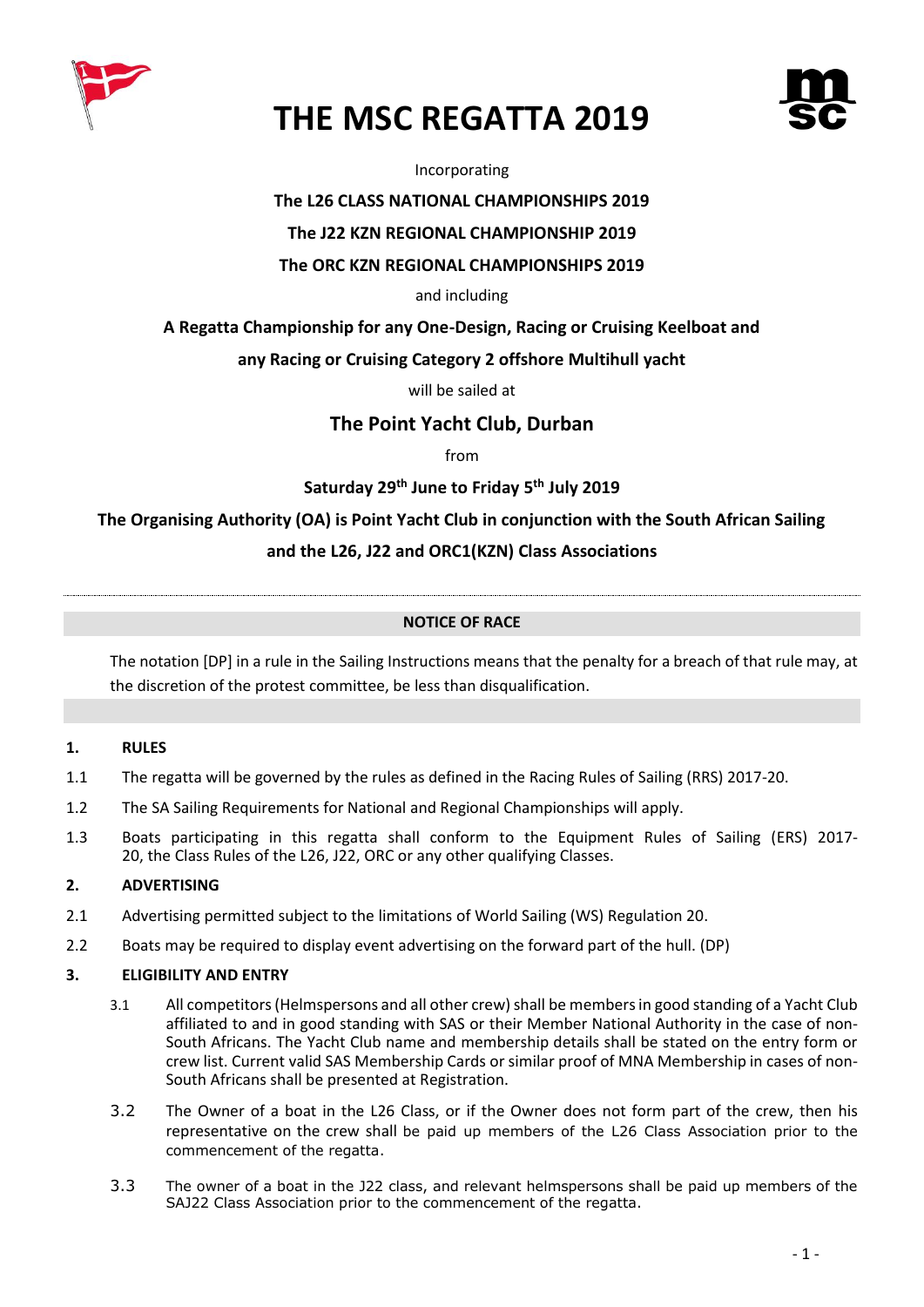



- 3.4 The Owner of a boat in the ORC Class, or if the Owner does not form part of the crew, then his representative on the crew shall be paid up members of the ORC Class Association prior to the commencement of the regatta.
- 3.5 Eligible boats may enter by completing the attached form and sending it, together with the required fee, to:

**The Regatta Secretary, P O Box 2224, Durban, 4001**

or

by email to

#### **gillcam@telkomsa.net**

or

by handing it in at registration

to be received no later than 16h00 on Saturday, 29<sup>th</sup> June 2019.

3.6 In cases of electronic entry, **confirmation of payment** as outlined in 3.5 above shall clearly bear the following reference **MSC Week 2019** and be e-mailed, together with the Entry, to the Regatta Secretary.

# **4. FEES**

- 4.1 Entry Fee: R700.00 per Boat & Skipper plus R150.00 per crew member.
- 4.2 All Entry Fees and Class subscriptions shall be paid prior to the close of Registration. Failure to meet this requirement will result in the affected yacht being recorded as Did Not Compete until such time as the required payment is made. This changes rule A11 (DNC).

# **5. SCHEDULE**

5.1 Registration:

|     | Saturday 29 June            | From | 09h00 |     | To 16h00 |
|-----|-----------------------------|------|-------|-----|----------|
|     | Sunday 30 June              | From | 09h00 |     | To 16h00 |
| 5.2 | Measurement and inspection: |      |       |     |          |
|     | Friday 28 June              | From | 12h00 |     | To 16h00 |
|     | Saturday 29 June            | From | 09h00 |     | To 16h00 |
|     | Sunday 30 June              | From | 09h00 | To. | 16h00    |
|     |                             |      |       |     |          |

5.3 Dates of racing:

All Classes Monday 1st July to Friday 5th July.

Number of races:

# **Racing Classes**:

Micro-Multihulls - Maximum 12 races (Including possible Medium Distance Race).

J22, L26, ORC & Club Classes - Maximum 15 races (Including possible Medium Distance Race).

MSC Racing Classes - Maximum 10 races.

The scheduled time of the warning signal for offshore racing is 10h55.

On Friday 5<sup>th</sup> July, no warning signal will be made after 13h00.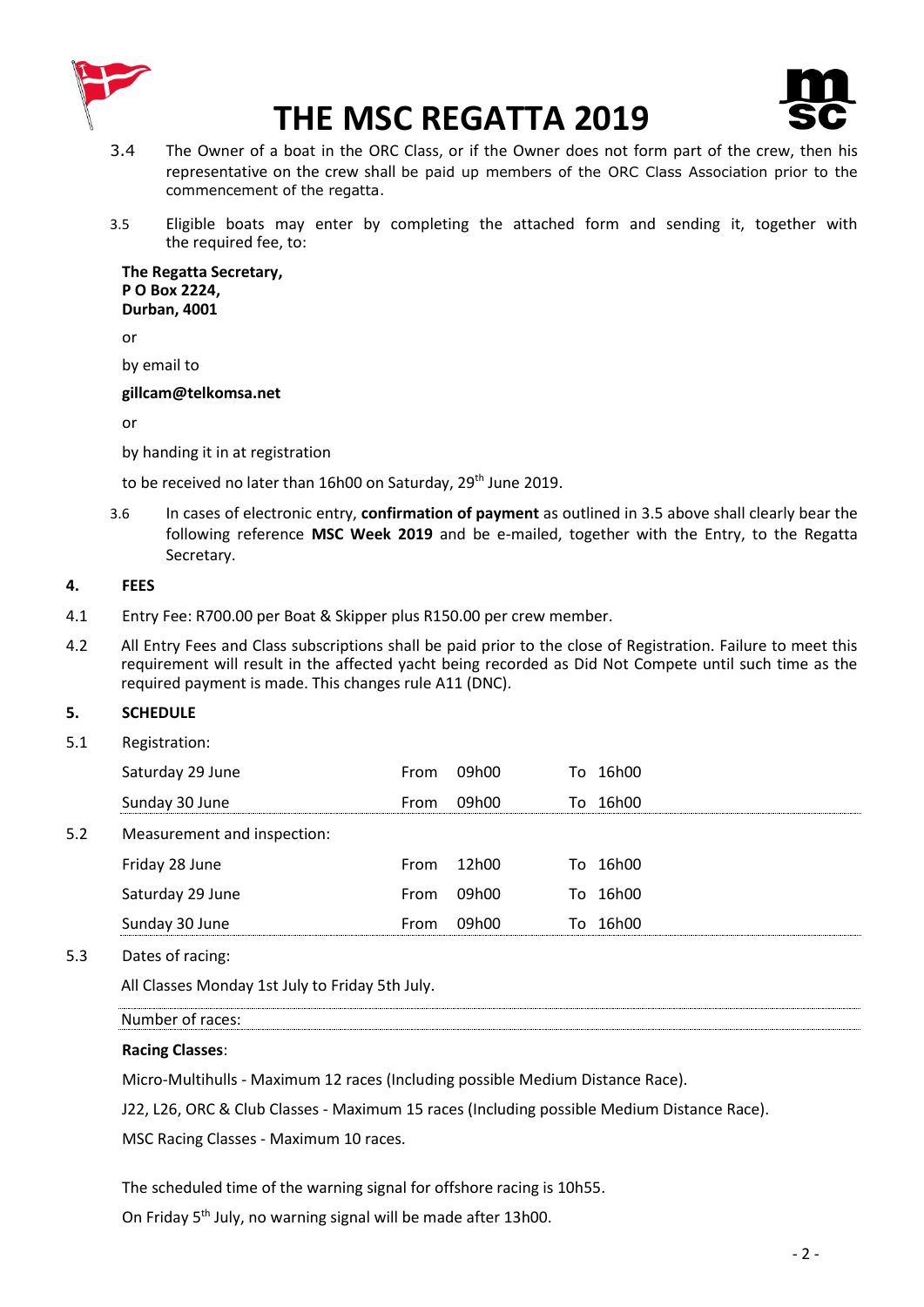



#### **6. MEASUREMENTS**

Each One-Design Class boat shall produce a valid measurement/rating certificate. In addition spot measurements may be taken at any stage during the regatta.

#### **7. SAILING INSTRUCTIONS**

Sailing Instructions will be available from the Regatta Secretary on completion of registration formalities.

#### **8. VENUE**

Racing will take place from the Point Yacht Club offshore Durban.

#### **9. THE COURSES**

Racing will be as depicted on the attached Course Card attached to the Sailing Instructions or any other configuration as depicted on the Official Notice Board before 09h00 on the day of sailing.

The course for the ORC Provincial Championship, MSC Racing Classes and any Middle Distance race for other classes will be detailed on the official Notice Board before 09h00 on the day of sailing. (Hard copies of the course will be available for competitors on the day).

#### **10. PENALTY SYSTEM**

Rule 44.1 is changed so that the Two-Turns Penalty is replaced by the One-Turn Penalty for an infringement of Part 2 of the RRS, for all boats other than the J22 Class where Rule 44.1 will remain unchanged.

#### **11. SCORING**

- 11.1 Low Point System of Appendix A4 will apply.
- 11.2(a) When fewer than 5 races have been completed, a boat's series score will be the total of her race scores.
	- (b) When from 5 to 9 races have been completed, a boat's series score will be the total of her race scores excluding her worst score.
	- (c) When from 10 to 14 races have been completed, a boat's series score will be the total of her races excluding her two worst scores.
	- (d) When 15 races have been completed, a boat's series score will be the total of her races excluding her three worst scores.

#### **12. CHAMPIONSHIP REQUIREMENTS**

#### 12.1 **NATIONAL CHAMPIONSHIP REQUIREMENTS**

In order to qualify as a National Class Championship the following criteria shall be satisfied:

- A minimum of ten valid entries have been received no later than the closing time for entries.
- At least ten finishers in any two races of the series.
- At least four races completed.

#### 12.2 **REGIONAL CHAMPIONSHIP REQUIREMENTS**

In order to qualify as a Regional Class Championship the following criteria shall be satisfied:

#### **J22 Fleet Four or Less Crew**

- A minimum of six valid entries have been received no later than the closing time for entries.
- At least six finishers in any one race of the series.
- At least our races completed.

#### **ORC Fleet Five or More Crew**

- A minimum of five valid entries have been received no later than the closing time for entries
- At least five finishers in any one race of the series.
- **At least our races completed.**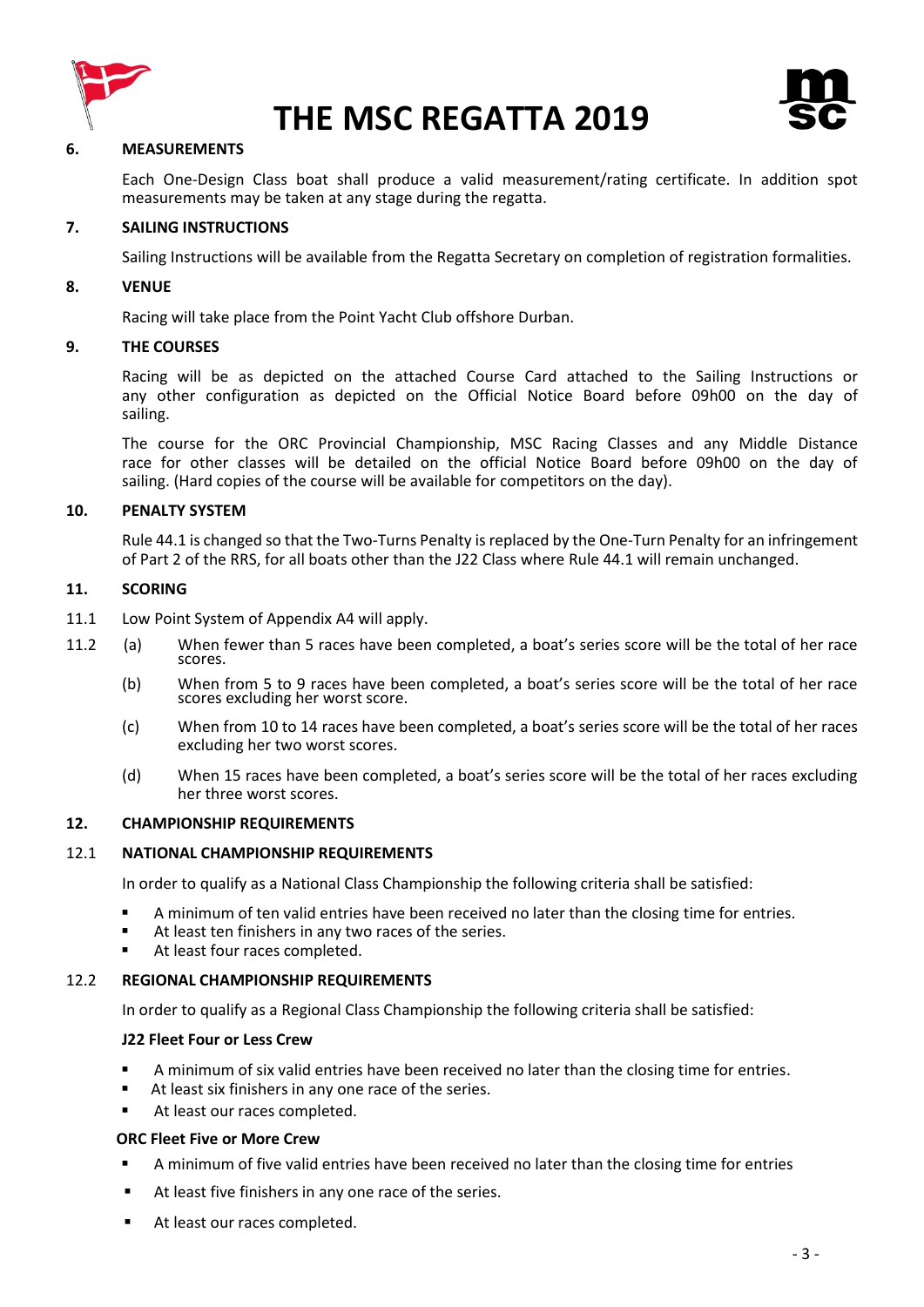



# 12.3 **REGATTA MSC CHAMPIONSHIP REQUIREMENTS**

In order to qualify as an MSC Championship the following criteria shall be satisfied:

- A minimum of three valid entries have been received no later than the closing time for entries.
- At least three finishers in any one race of the series.
- At least two races completed.

# **13. SAFETY**

- 13.1 Yachts shall comply with their class buoyancy and safety requirements.
- 13.2 All competitors shall have a personal buoyancy aid capable of supporting a 5 kg steel weight on board at all times while afloat in a yacht.
- 13.3 Wet or dry suits do not constitute adequate buoyancy!
- 13.4 Notwithstanding any class requirements, all boats shall carry the following minimum safety equipment :- Exceptions may be made for certain classes at the discretion of the Race Committee.

Minimum two litres fresh water, at all times

Minimum one serviceable fire extinguisher.

Minimum one stout bucket with lanyard attached

One anchor suitable for the size of boat, together with chain and min' 20m warp.

One lifebuoy.

Minimum 20m tow rope.

Serviceable operational inboard or outboard motor.

13.5 It is recommended that all boats carry the following: -

One VHF transceiver with at least channels 6, 9, 16 & 68.

("Durban Port Control" operates on Channel 9.)

One First Aid kit.

# **14. SUPPORT PERSONAL AND BOATS**

- 14.1 Team leaders, coaches and other support personnel shall stay 150 meters outside areas where boats are racing from the time of the Preparatory Signal for the first class to start until all boats have finished racing, unless the Race Committee signals, a postponement or abandonment. Non-compliance with this rule may lead to action under RRS 64.4. (DP)
- 14.2 Individual Coach and Support boats shall be marked with a Yellow Flag. (DP)

# **15. HAUL-OUT RESTRICTIONS**

Keelboats shall not be hauled out during the regatta except with and according to the terms of prior written permission of the race committee. (DP)

# **16. DIVING EQUIPMENT AND PLASTIC POOLS**

Underwater breathing apparatus and plastic pools or their equivalent shall not be used around keelboats between the preparatory signal of the first race and the end of the regatta. (DP)

#### **17. RADIO COMMUNICATION**

Except in an emergency, a boat that is racing shall not make voice or data transmissions and shall not receive voice or data commutation that is not available to all boats. (DP)